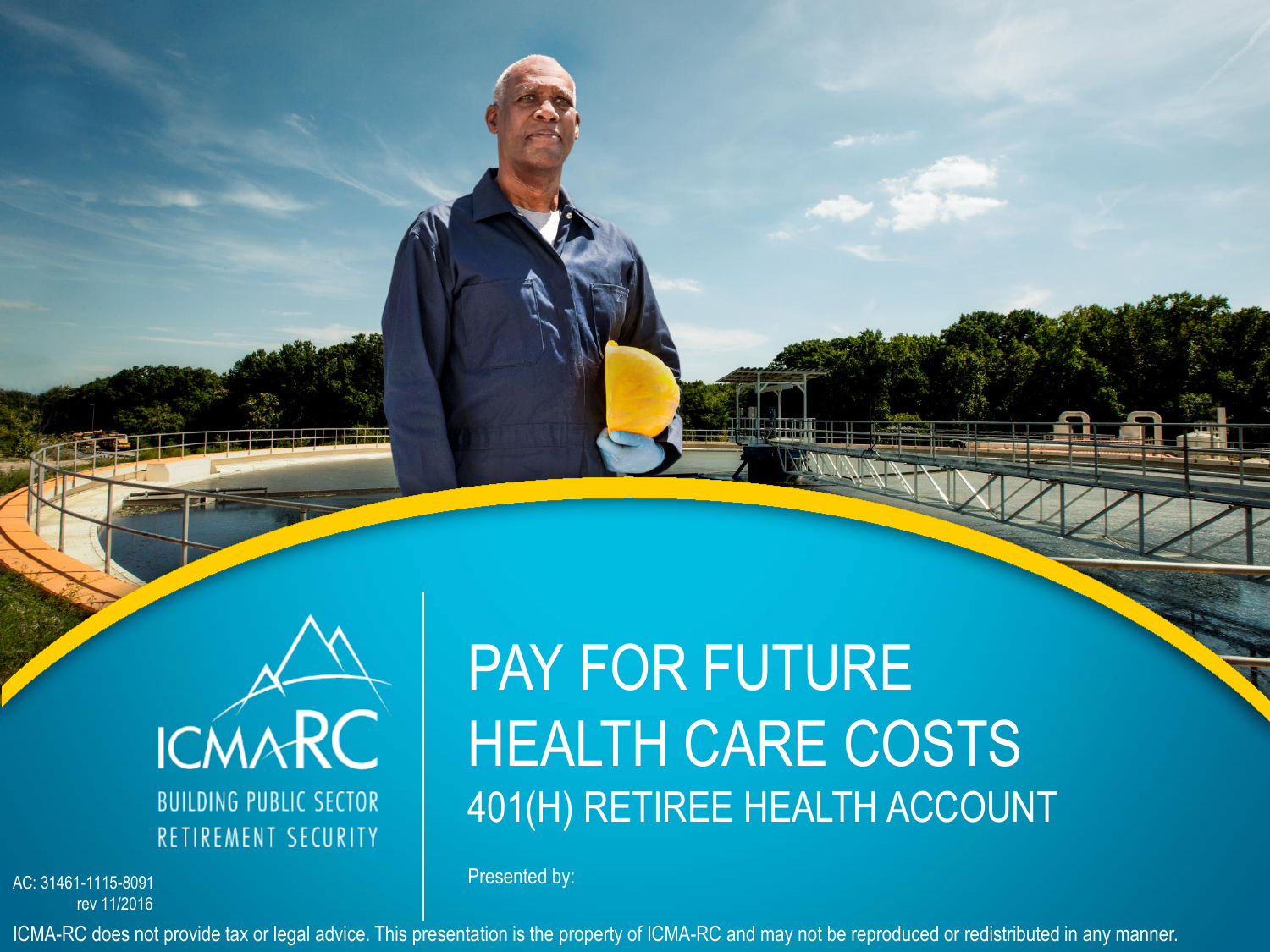# WHY IT MATTERS

## Help cover a significant retirement expense



## HEALTH CARE COSTS KEEP RISING – more than worker wages and inflation<sup>1</sup>



### INDIVIDUALS ARE LIVING LONGER<sup>2</sup> – most should plan for living to age 90+

<sup>1</sup> Source: Kaiser Family Foundation, "Health Care Costs – a Primer" (May 2012) <sup>2</sup> Source: Society of Actuaries, "Annuity 2000 Mortality Tables"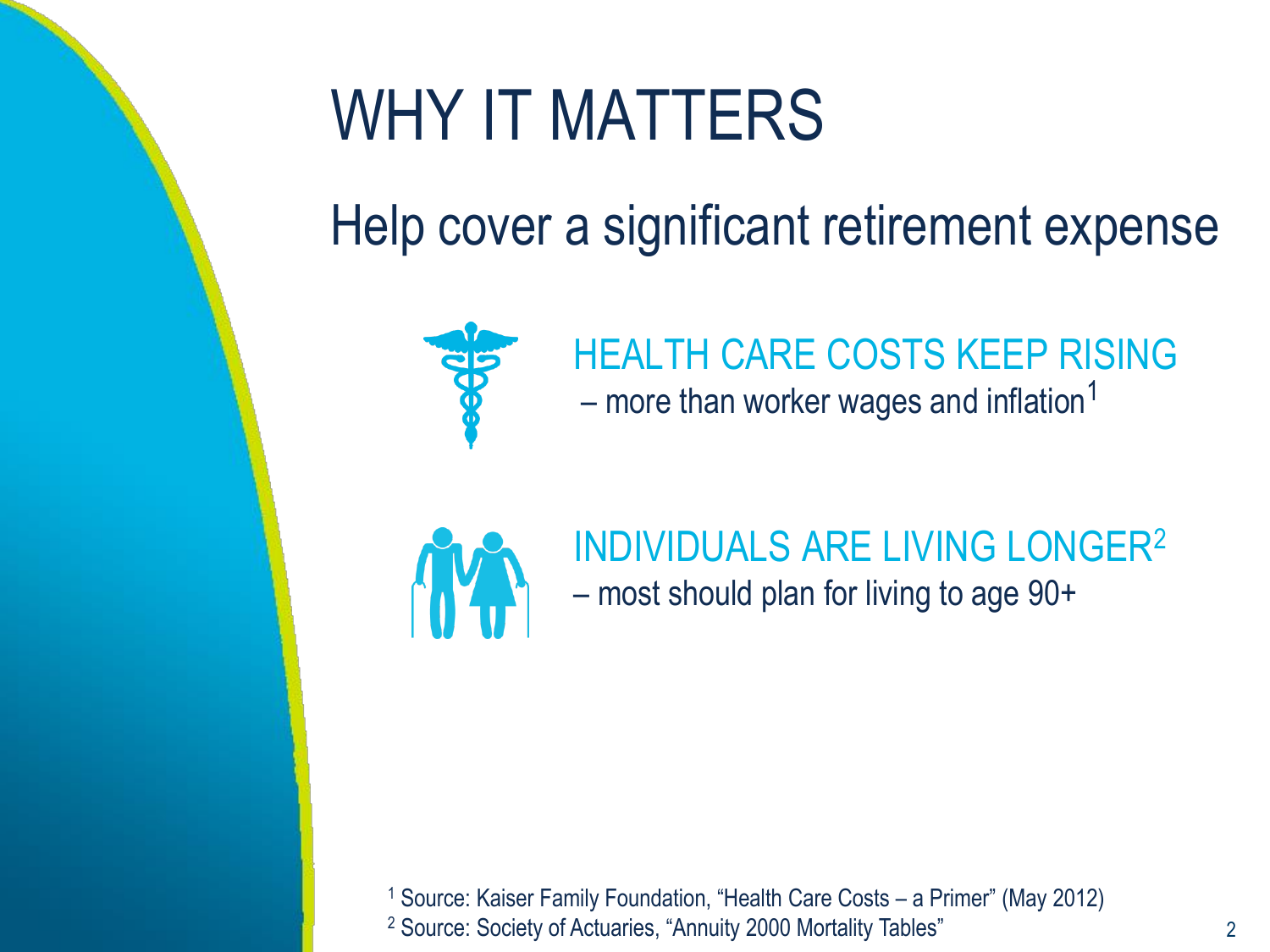# 401(H) RETIREE HEALTH ACCOUNT

- ▶ Designed to help you pay for future health-care costs
- Covers you, your spouse, and dependents\*
- A tax-advantaged saving and investing vehicle
- Sponsored by your employer, administered by ICMA-RC



\*Dependents include children under age 27 who may not be dependents.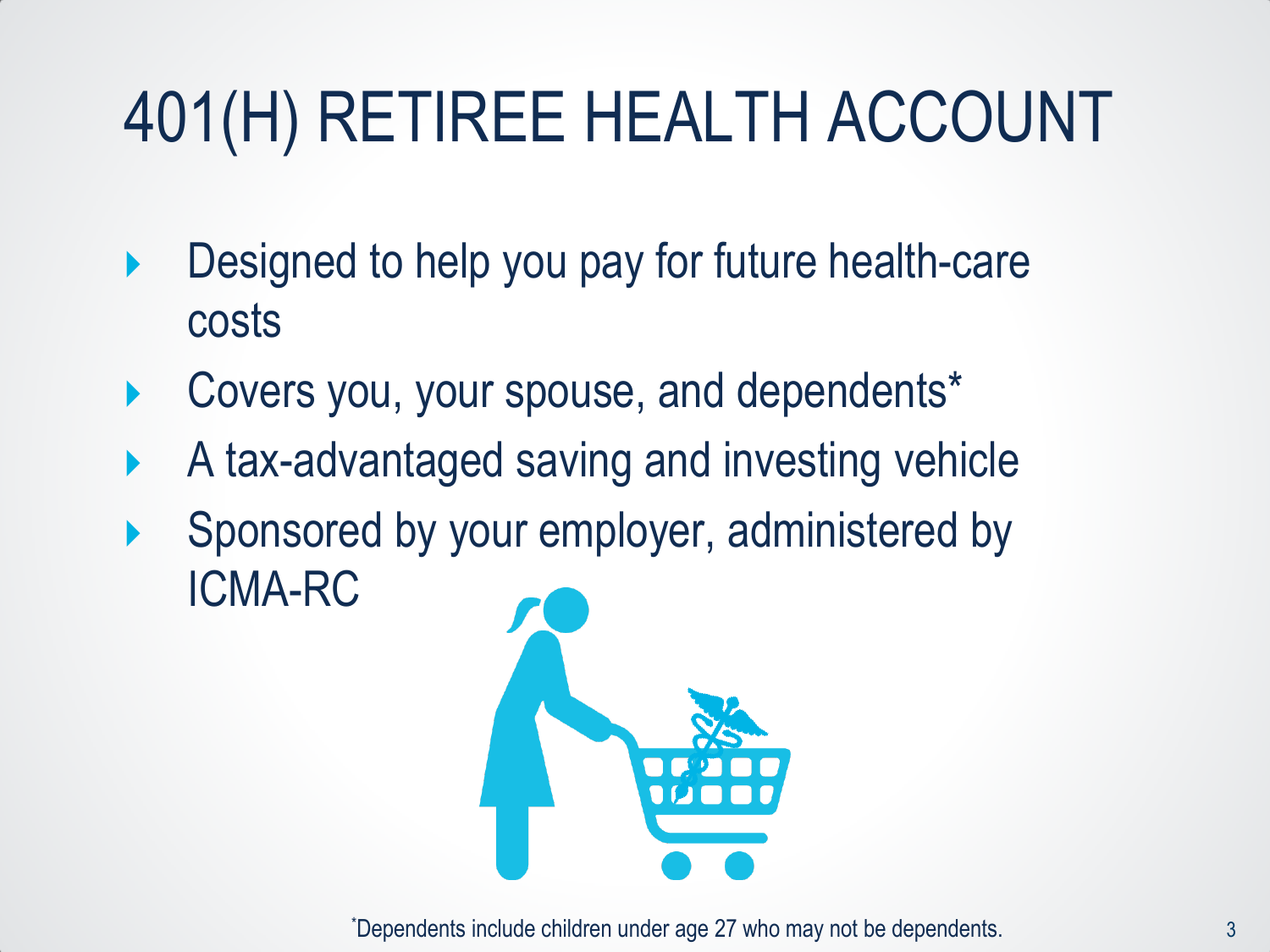## 401(H) RETIREE HEALTH ACCOUNT HOW IT WORKS

PARTICIPATION - your employer determines eligible employee groups

CONTRIBUTIONS – your employer determines who contributes

INVESTMENTS – you control, choosing from available funds

REIMBURSEMENTS – you request, for qualifying health expenses

AFTER YOUR DEATH – assets may used by a surviving spouse and dependents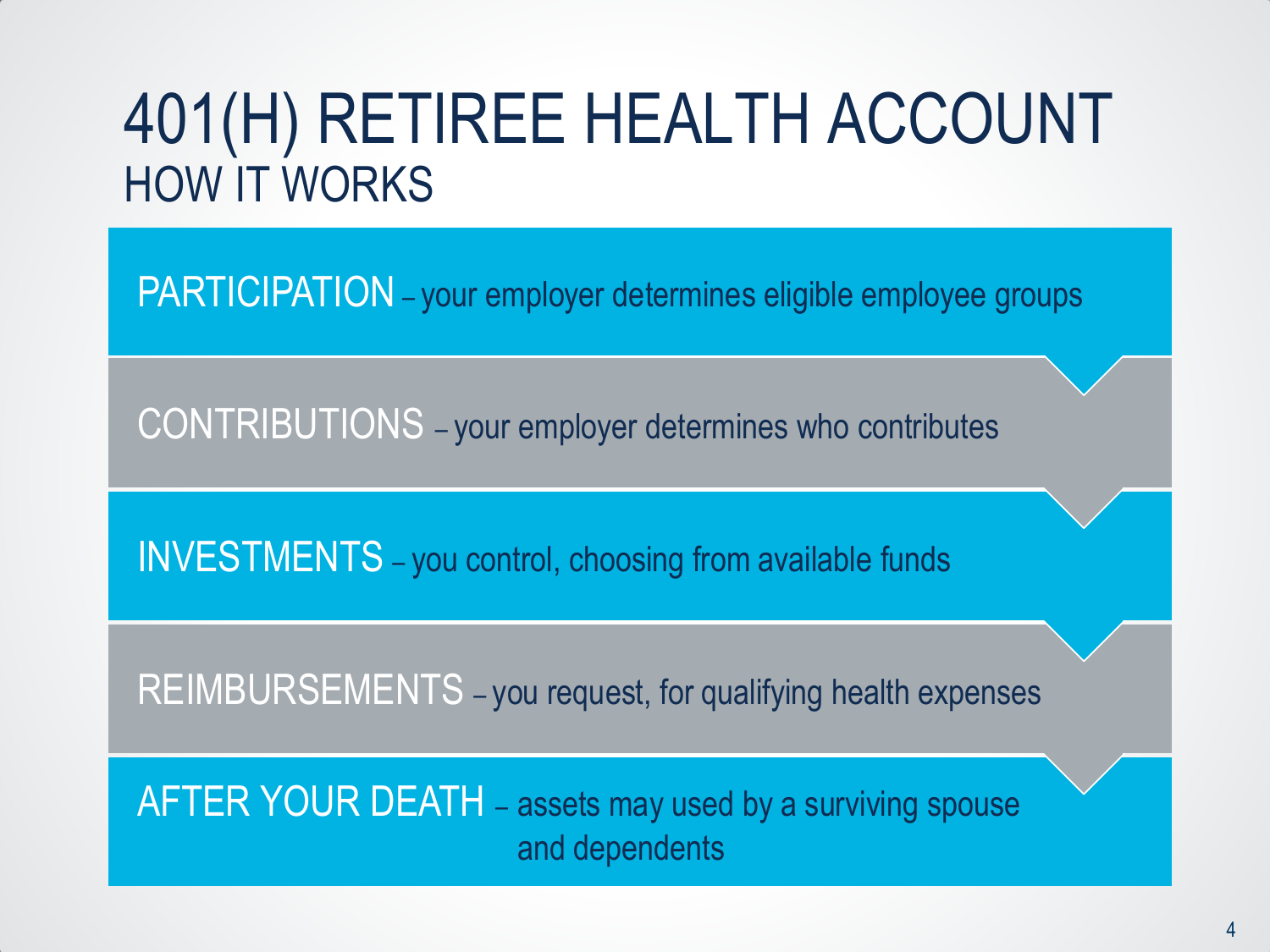# TAX BENEFITS

- 1. Pre-tax employee contributions, if applicable, lower taxable income
- 2. Earnings build up tax-deferred
- 3. Withdrawals for qualifying expenses are tax-free

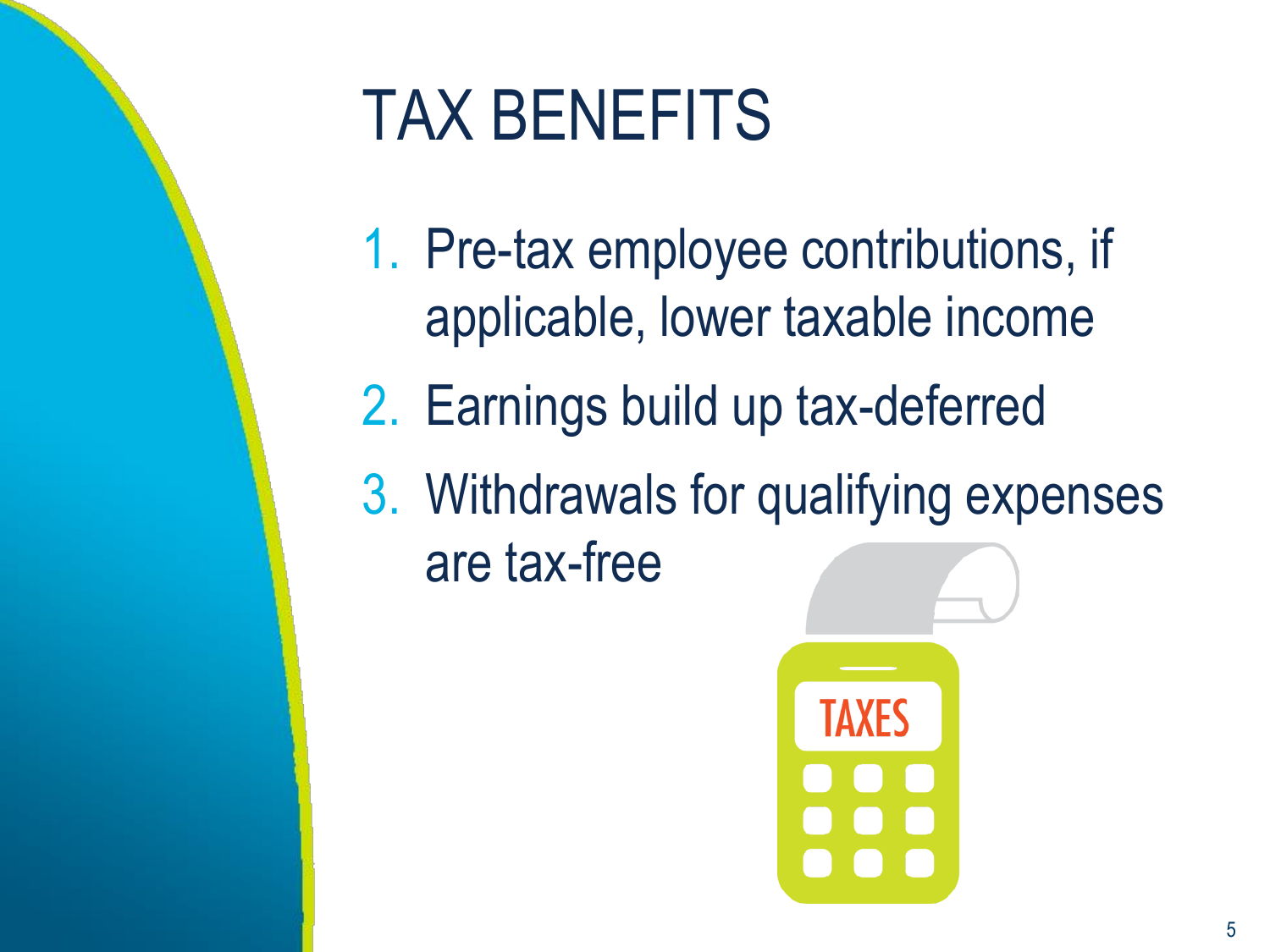# INVESTMENTS – CHOOSE YOUR APPROACH





I want to build my own portfolio

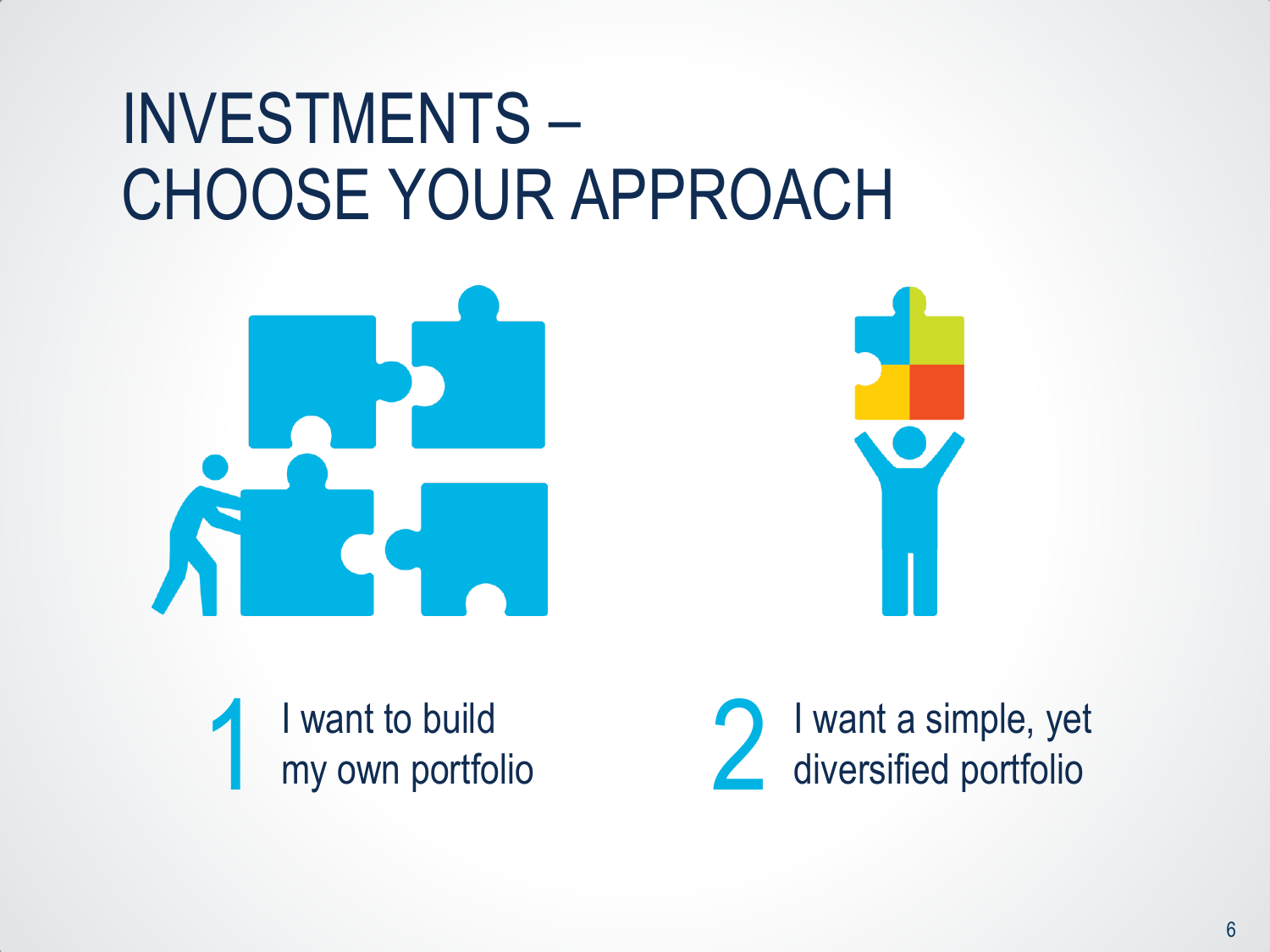# 1 BUILD YOUR OWN PORTFOLIO

- Select individual funds
- Stock funds
- Bond funds
- Stable value/cash management fund
- $\blacktriangleright$  Balanced funds that combine stocks, bonds



Please refer to the investment option sheet for your 401(h) account to confirm available funds.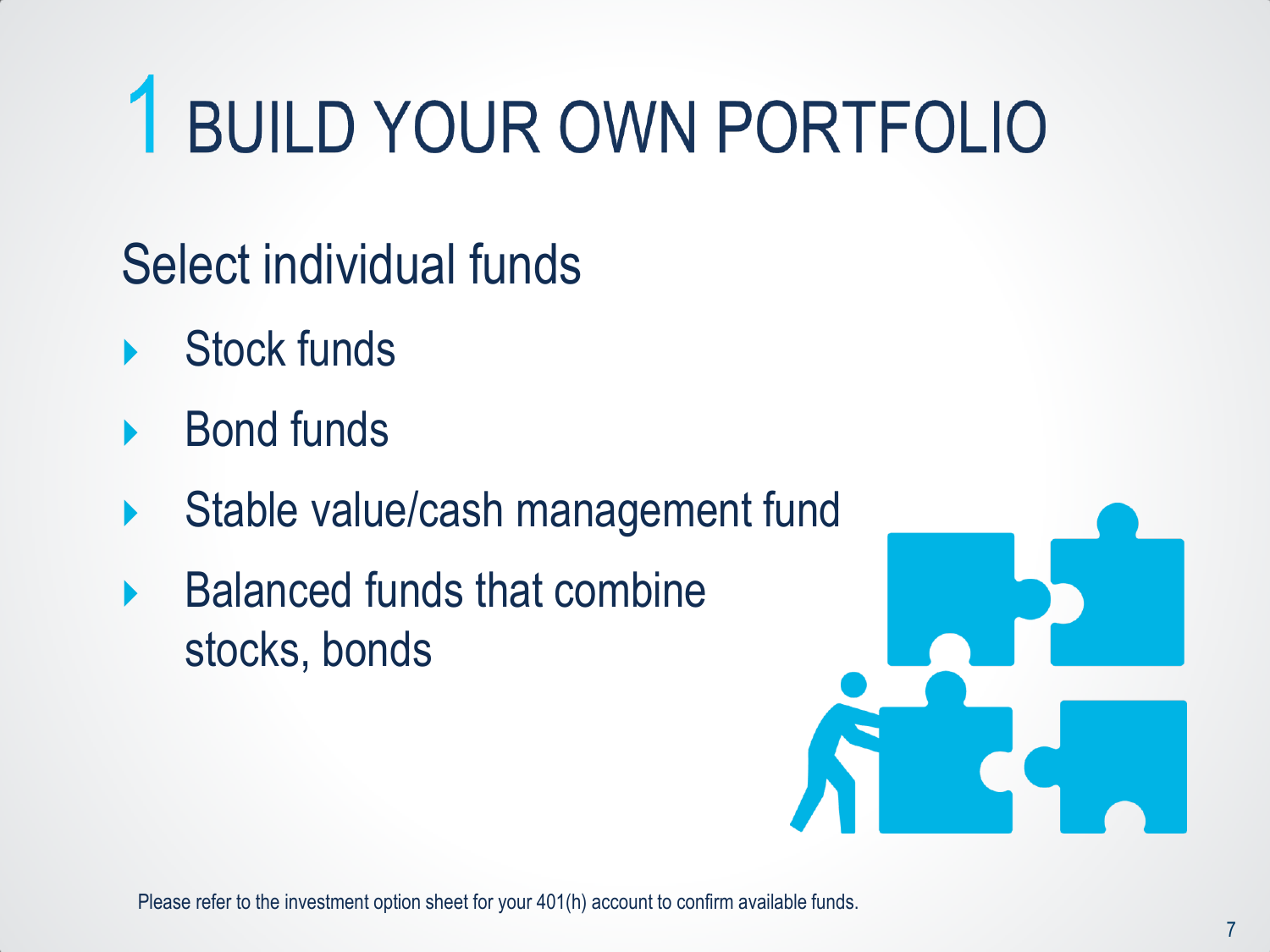# 2 KEEP IT SIMPLE, YET DIVERSIFIED

## TARGET DATE FUNDS<sup>1</sup> TARGET RISK FUNDS

- ▶ Based on expected initial withdrawal age
- ▶ Seek to reduce risk over time



- ▶ Based on desired risk level
- **Maintain defined range** of risk

<sup>1</sup> A target-date fund is not a complete solution for all of your retirement savings needs. An investment in the fund includes the risk of loss, including near, at or after the target date of the fund. There is no guarantee that the fund will provide adequate income at and through an investor's retirement. Selecting the fund does not guarantee that you will have adequate savings for retirement.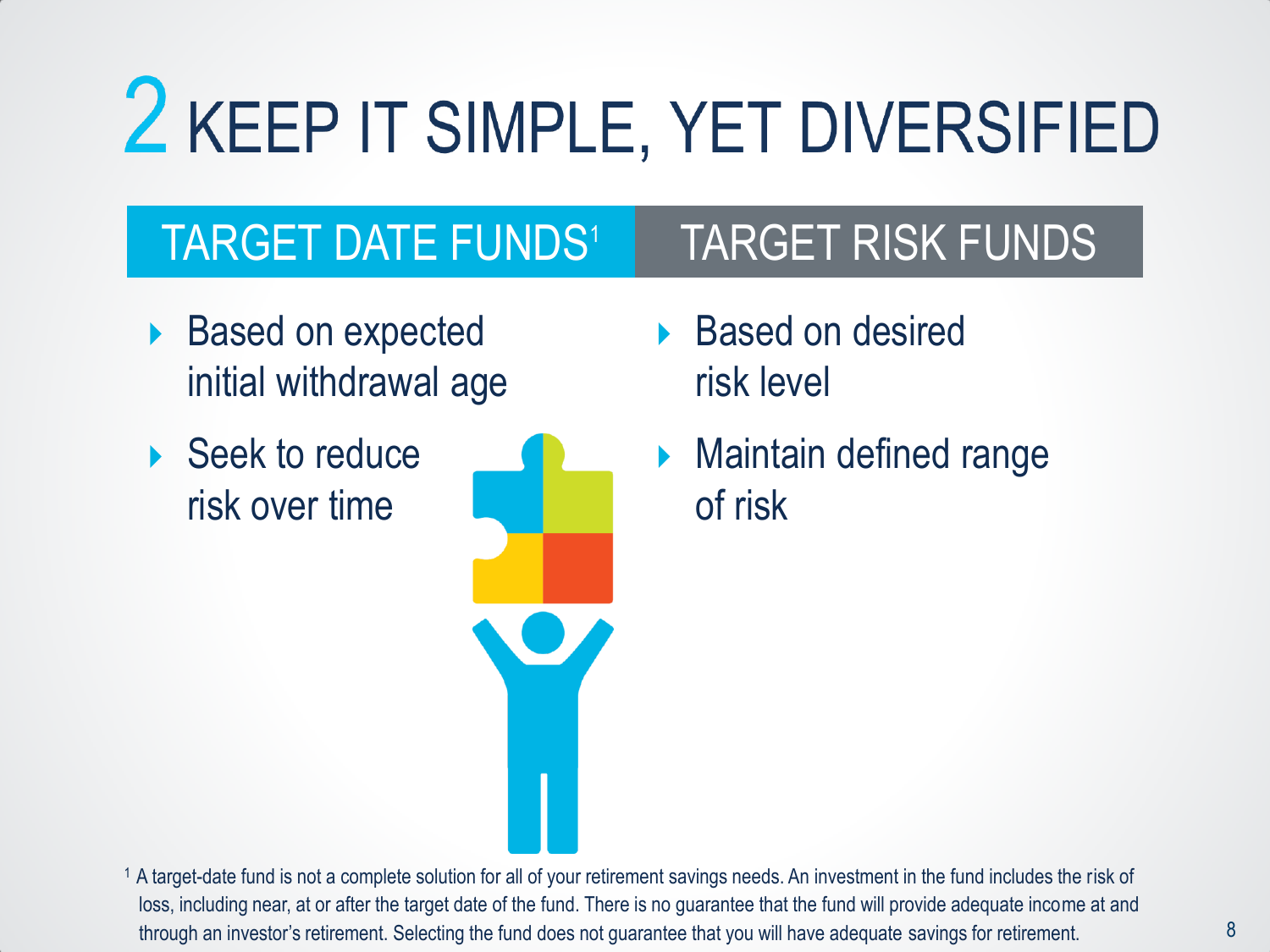# WITHDRAWALS

Request reimbursements – you, or eligible survivors, must:

BE ELIGIBLE FOR BENEFITS FROM THE UNDERLYING PENSION PLAN

- Retirement
- Have separated from service
- Disabled

HAVE QUALIFYING BENEFITS\*

- Medical, Dental, Vision Insurance Premiums
- Medical Out-of-Pocket Expenses
- Medicare Part B/D Insurance Premiums

**R** 

SUBMIT NECESSARY FORMS, SUPPORTING DOCUMENTS

 Reimbursements are handled by the third-party administrator, Meritain **Health** 

#### MOST CLAIMS – 10 DAY TURNAROUND TIME

\* Examples of typical 401(h) Retiree Health Account Rules plan rules. Actual plan rules may differ based on employer.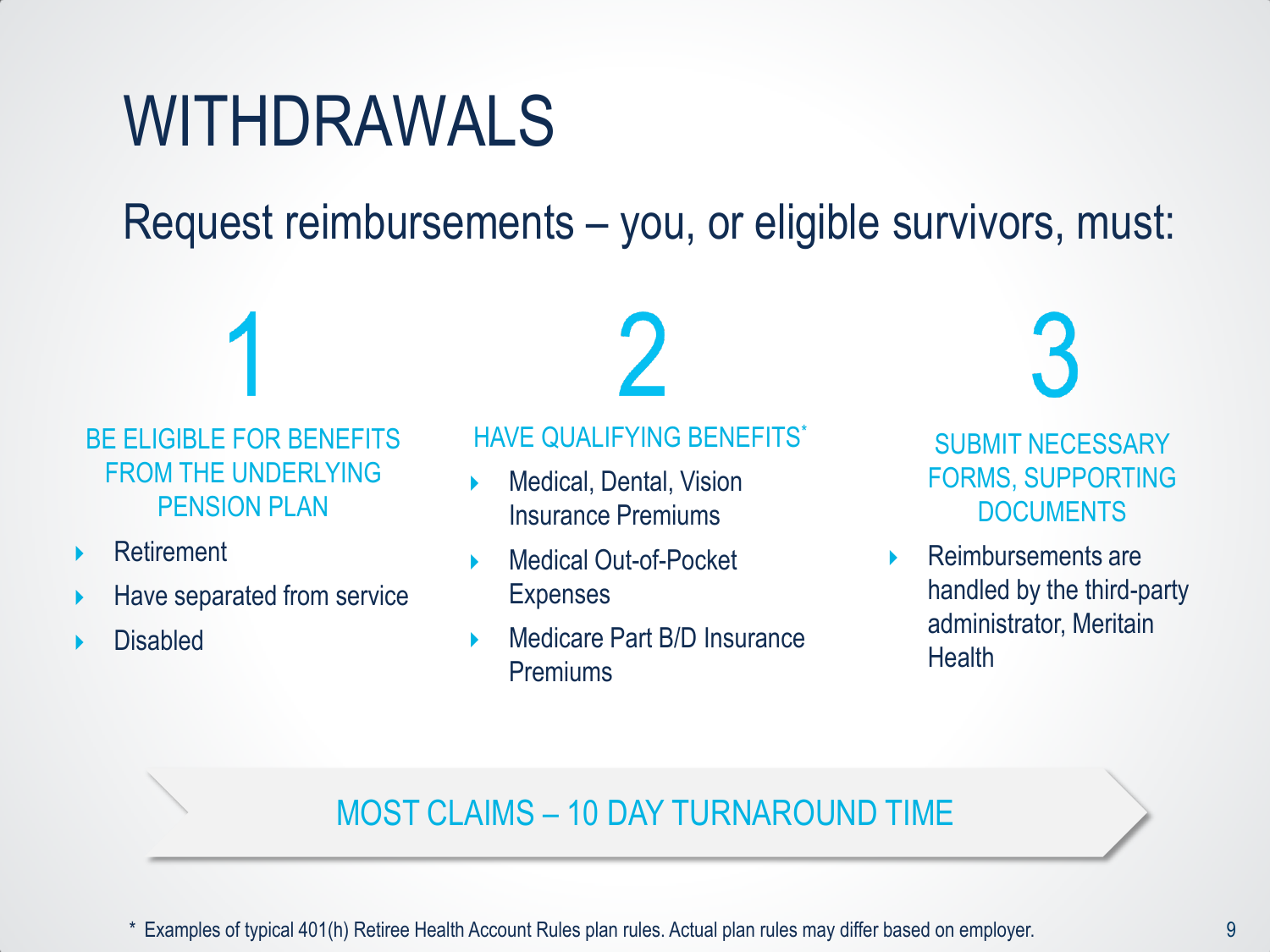# KEY RESOURCES

- ▶ Your ICMA-RC Representative <insert name> <insert contact info>
- **Manage your account online www.icmarc.org** 
	- Meritain Health claims questions